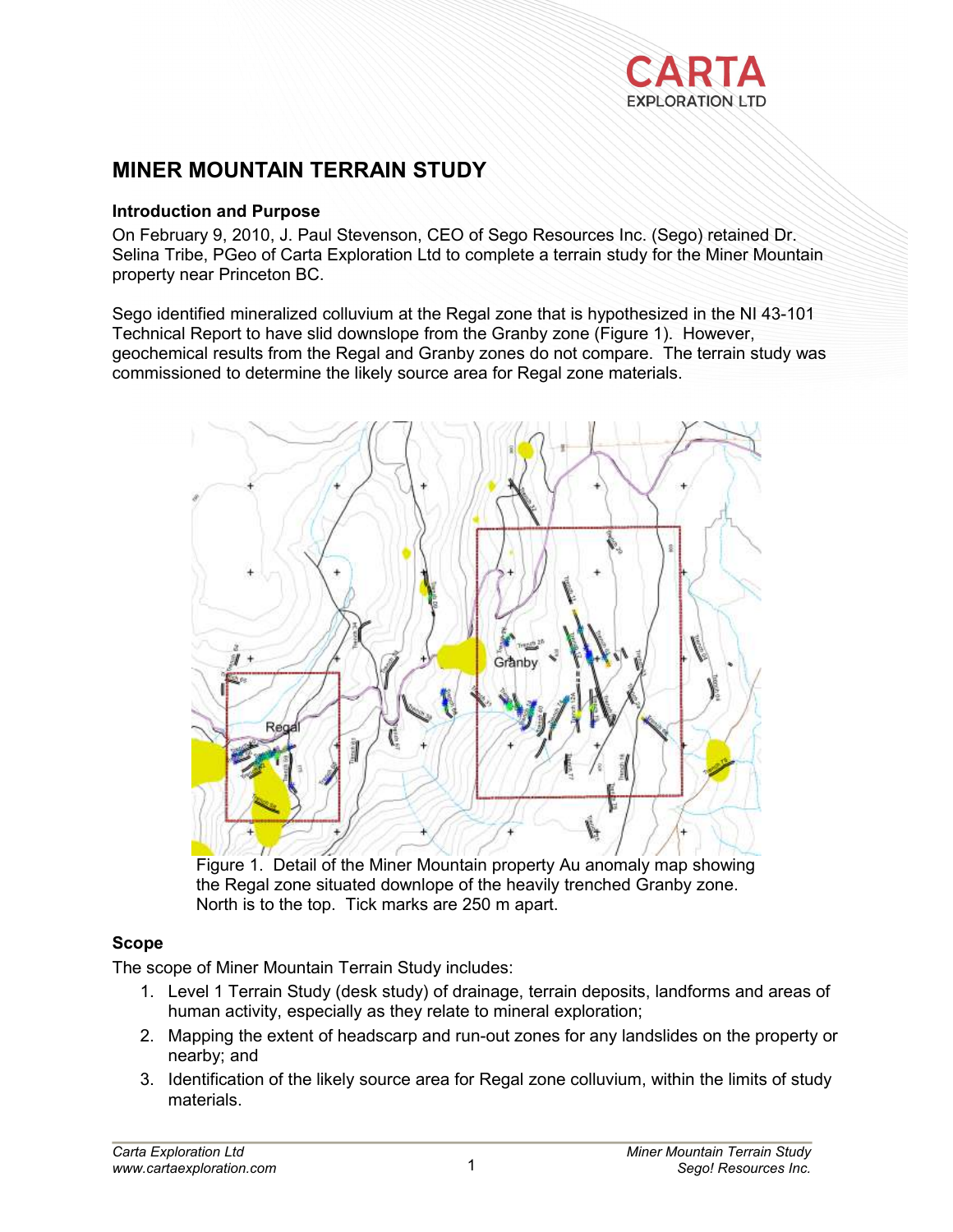

## **Information Sources**

Orthophoto maps of Miner Mountain Property, including Cu, Au and Ag anomaly maps, and two binders of field notes were provided by Sego. Colour diapositives were provided by Eagle Mapping.

## **Deliverables**

- A) Annotated 1:5,000-scale terrain map with features of interest;
- B) Written summary of findings; and
- C) Project close-out interview.

## **Techniques and Methodology**

A mirror stereoscope and light table were used to interpret terrain features on diapositives with a nominal scale of 1:40,000. Diapositives 15BCC04038 #35 and #36 were selected for further study. Terrain features were hand transferred onto a mylar overlay of the 1:5,000-scale orthophoto map provided by Sego. The resulting 1:5,000-scale terrain map and legend is shown in Figures 2 to 6.

# **Description of Findings**

## *Level 1 Terrain Study*

A Level 1 Terrain Study (desk study) of the area was completed to identify streams (perennial and ephemeral) and water bodies; lineaments; landforms and overburden deposits, including landslide debris; and anthropogenic features such as trenches and pits.

Miner Mountain is situated immediately east of Princeton BC. The property is the southwestern extension of an upland plateau currently used as range land by local ranchers and farmers. Gravel roads and trails provide access over Miner Mountain. A gas pipeline traverses the southern end of the property.

Streams and gullies draining Miner Mountain plateau are ephemeral (blue lines). Deer Valley Creek is the ephemeral creek flowing south-southwesterly through the main landslide mass to join Summers Creek near the Regal zone. Summers Creek flows southward along the southwest base of Miner Mountain to its confluence with Similkameen River. Similkameen River valley defines the southern extent of Miner Mountain.

Rock outcrops are visible on the uplands (**U**) of Miner Mountain and along its steeper western and southern slopes. The study area is sparsely vegetated. Lineaments, rock outcrops and other terrain features are relatively easy to identify.

Overburden soils on the top of Miner Mountain (**U**) are interpreted to consist of a veneer (< 2 m thick) of dense (consolidated) unsorted glacial till overlain by a veneer of loose (unconsolidated) glaciofluvial sands and gravels. Numerous meltwater channels (blue lines) are incised on the Miner Mountain upland.

Two short eskers (blue barbed lines) are interpreted to exist on the northern Miner Mountain upland within a field of sand dunes (**E**). This area may have been a local meltwater divide during deglaciation. This interpretation has implications for determining the source area of any moraine or meltwater materials that were sampled on the uplands.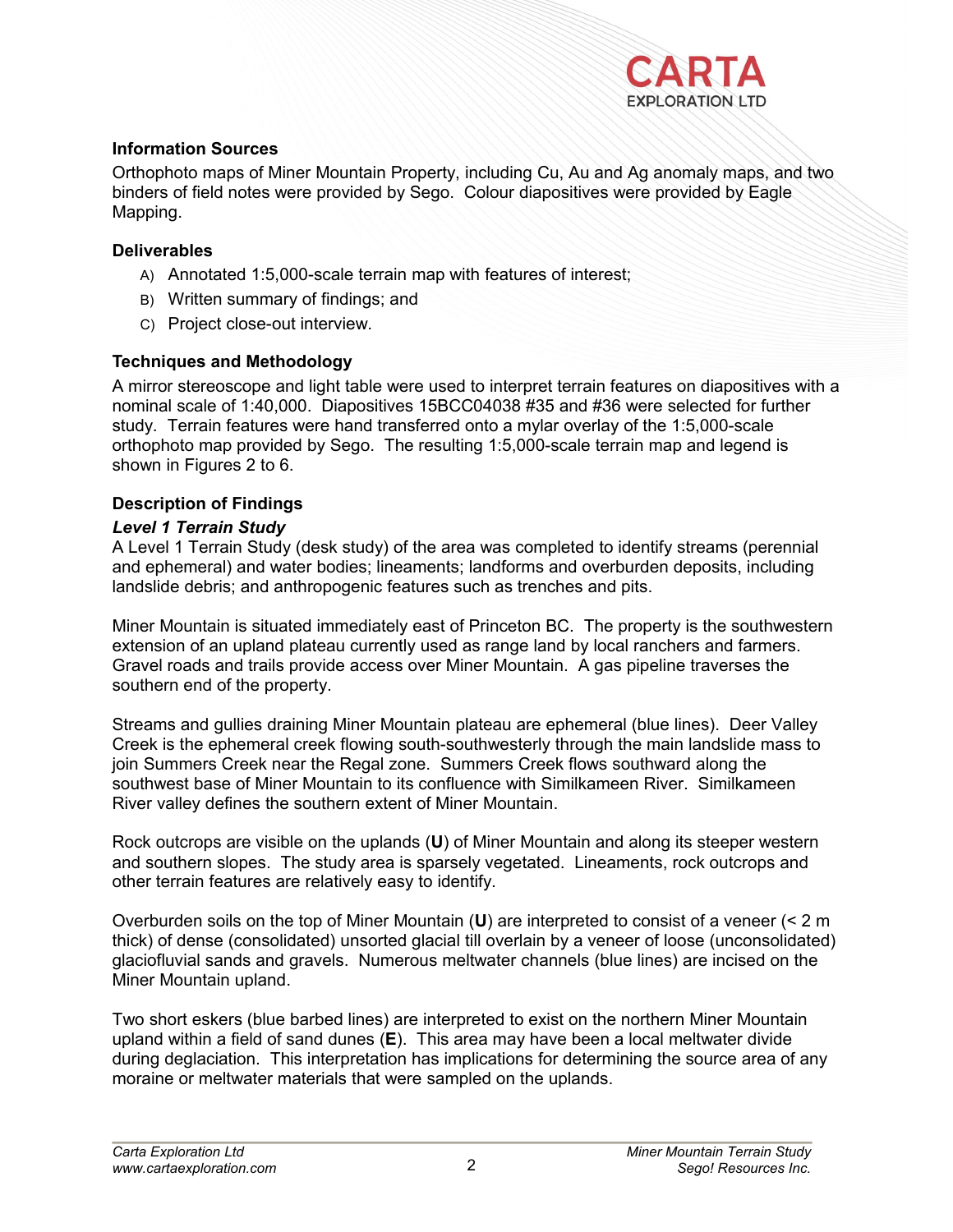

Steep slopes (**R #1, R #2, R**) of Miner Mountain consist of rock with a veneer of colluvium that resulted from sloughing and raveling of loose rock and soil. Colluvium is material that moved downslope under the influence of gravity; thus its source is located upslope.

The hummocky, ridged blanket (> 2 m thick) of material in the bowl-shaped flat at the base of the steep slopes of Miner Mountain represents the mass of colluvium that moved downslope from the main landslide on Miner Mountain (**Cb #1, Cb #2**).

Along Deer Valley Creek, landslide colluvium was reworked by flowing water resulting in a veneer of fluvial sand and gravel (**Fv**).

Numerous trenches (red bars) are evidence of past mineral exploration. Some small pits (red circles) were also identified: they may be exploration pits or areas of outcrop.

Although not specifically identified in this desk study, clay-rich sediments may have contributed to initiation of the main landslide. The North Thompson River valley contained glacial lakes during late Quaternary time that left patchy deposits of fine-grained, erodible or poorly draining silts and clays in Quaternary bedrock depressions. Furthermore, Tertiary and early Pleistocene deposits of clay in bedrock depressions have contributed to large rock landslides along Thompson River and Fraser rivers (for example, Drynoch landslide and slides near Black Canyon), and may be present in the Miner Mountain landslide.

#### *Landslide Features*

The main landslide is located in the northwestern study area forming the re-entrant along the northwestern edge of Miner Mountain. This landslide is also located along the regional trend of the Boundary Fault. The main landslide exhibits many features typical of landslides in the region:

- Arcuate, multiphase headscarp;
- Hummocky colluvium situated downslope of the headscarp;
- Stream headwaters situated at the margins of the headscarp;
- Beheaded stream in the area of landslide debris;
- Disrupted drainage and ephemeral streams at the foot of the landslide; and
- Antislope scarps and lineaments indicating displacement within the landslide mass and near the crest of the landslide.

The landslide is interpreted to be a large rotational rock slump involving bedrock and overlying sediments (**Cb #1**) that detached from a complex headscarp (**R#1**). The rotational slump led to secondary sloughing and rockfall (**Cb #2**) along the steep headscarp in the southern area (**R #2**).

A discrete portion of the upland area (**T**) experienced localized subsidence during or following the main landslide event as evidenced by a suite of subtle nested scarps and lineaments. Extra caution is required if trenching in this area (**T**) due to fault discontinuities identified in the bedrock and the past record of proximal landslide instability.

During the main landslide event, a mass of broken rock and overlying material detached from the main headscarp (**R #1 and R #2**), moved downslope and spread out forming the debris zone (**Cb #1**). The debris (**Cb #1**) was moulded by meltwater and post-glacial streams, suggesting that the main landslide failed in late Quaternary time. The slide mass (**Cb #1**)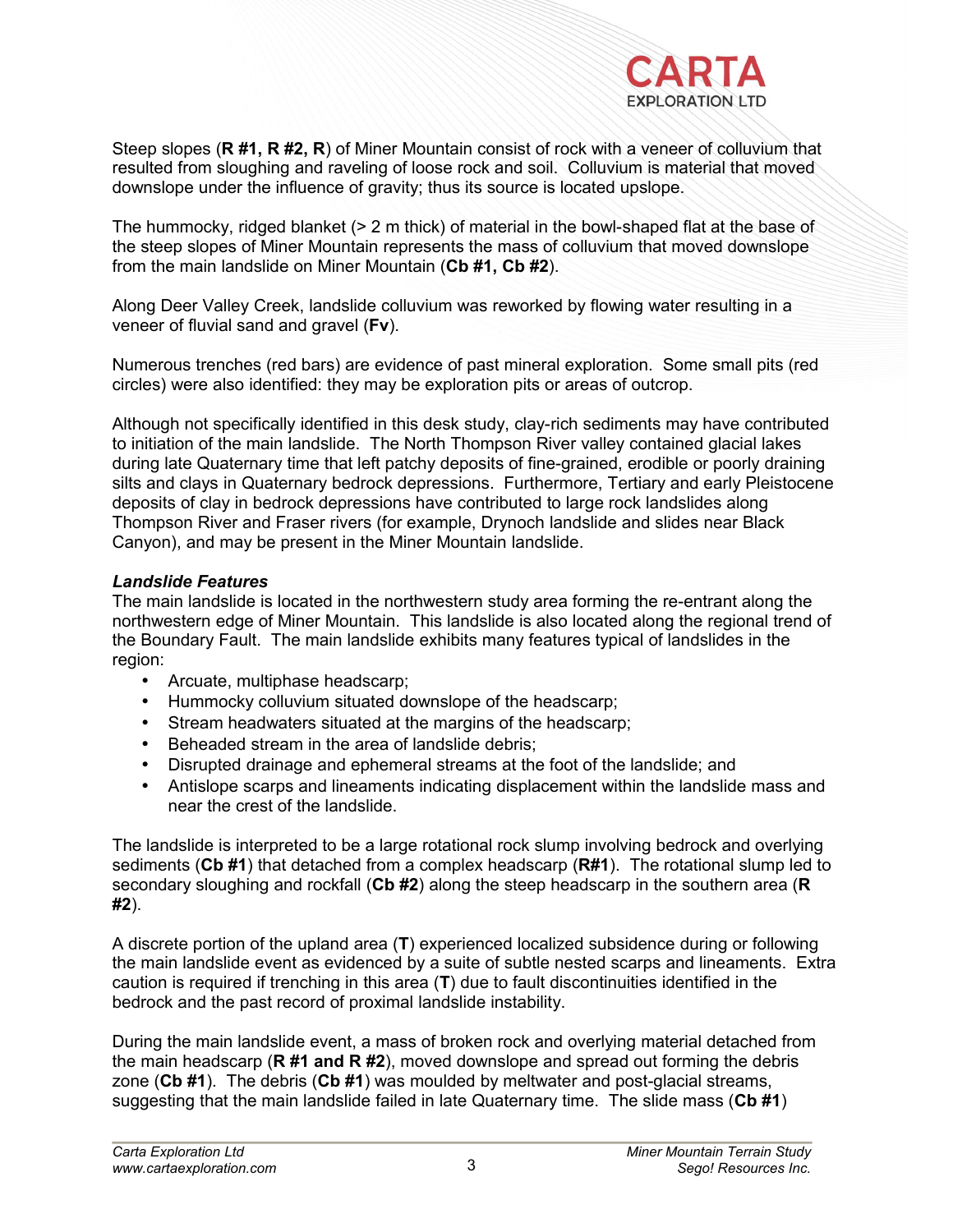

appears to have diverted Summers Creek to the west. Flow lines (green) suggest the interpreted downslope movement of slide material from the source area.

Secondary failures occurred as a result of steep slopes formed during the main landslide. The secondary failures are interpreted to be sloughing, rock fall or a shallow rock slide sourced from the steep slope labelled **R #2**. Material from headscarp **R #2** accumulated in a downslope talus apron of rocky debris (**Cb #2**). This colluvium appears to have formed after the main rotational slide, possibly due to removal of material buttressing the toe of the slope, or from weathering of the new steep headscarp. Drilling by Sego in the Regal zone shows the rocky colluvium to be underlain by glacial till. Flow lines (green) suggest the interpreted downslope movement of slide material in **Cb #2** from its source.

#### **Conclusions and Recommendations**

- Regal zone colluvial material appears to have its source in the steep slopes labeled **R #2**. The source area is more likely to be from the southern portion of this headscarp. Regal zone colluvium shows signs of reworking by glacial meltwater and modern streams.
- It is recommended that new trenches be cut in the upper slopes of the southern part of the **R #2** headscarp. Access for machinery likely would be from the upland above the Regal zone. Further work supporting trenching efforts above the Regal zone may include examination of 1:15,000-scale air photographs, which are significantly larger scale than the diapositives used in this study. A larger-scale air photo interpretation may also allow the refinement of landslide flow paths.
- Old trenches identified on the terrain map that are located upslope and slightly southeast (in plan view) of the Regal zone should be examined for similarities to the anomalous Regal zone samples already identified by Sego.
- Extra caution is required if trenching along the crest of steep slopes and headscarps identified in this study. The proximity to past bedrock landslides suggests that subtle, unmapped discontinuities may exist along the edge of the upland, and especially in the polygon labeled **T**.

The interpretation of a glacial meltwater divide on the northern upland in the vicinity of polygon **E** has implications for source area determinations of any moraine or meltwater materials that may be sampled in this area.

#### **Closure**

This report accompanies the 1:5,000-scale terrain map. Thank you for the opportunity to work on this interesting property. Please contact me if you require further information.

Sincerely,

Selina Tribe, PhD, PGeo APEGBC License #24487 Carta Exploration Ltd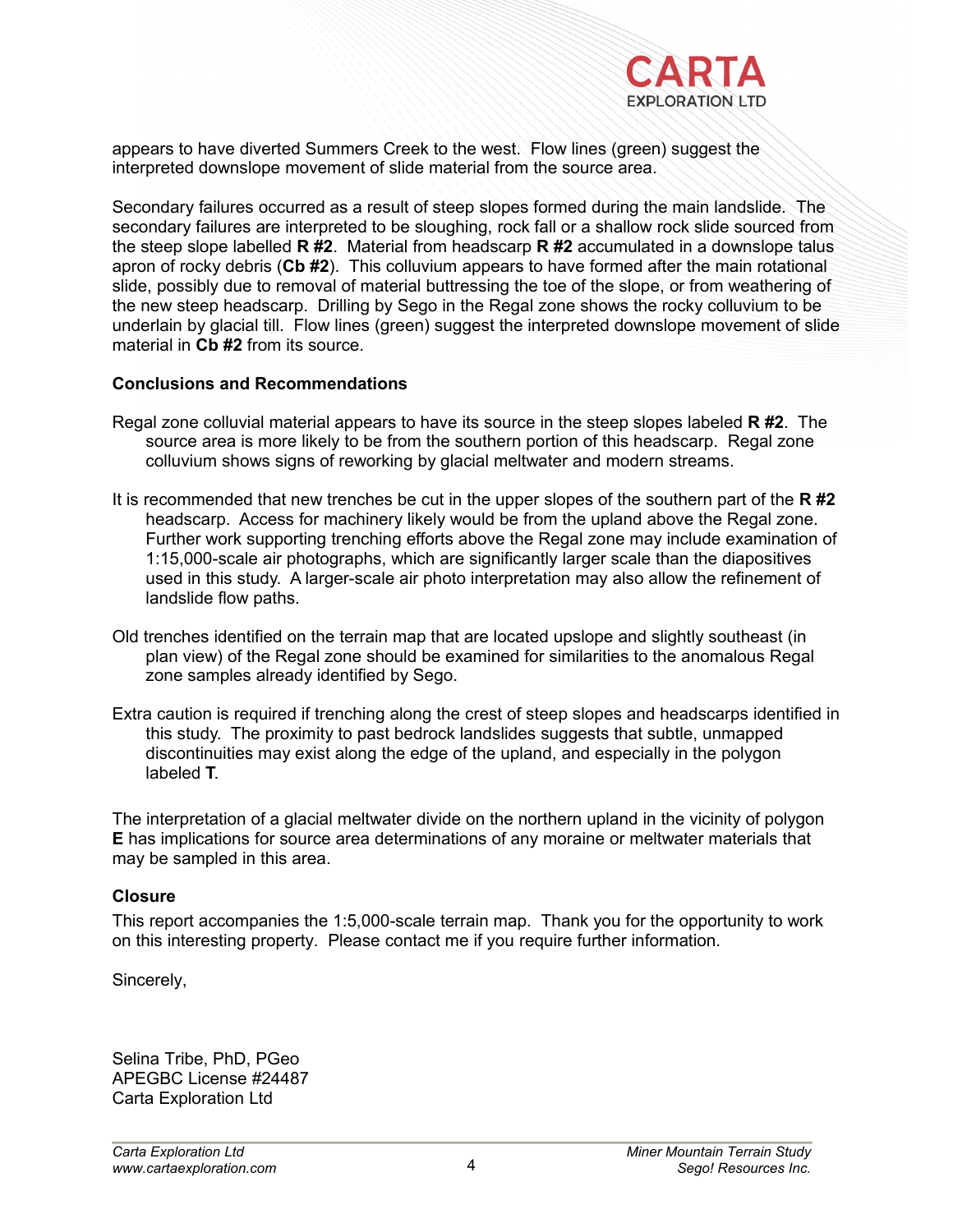



Figure 2. Overview of the 1:5,000-scale terrain map. Figures 3 to 5 show close-ups views of the terrain map. Legend is shown in Figure 6. North is to the top.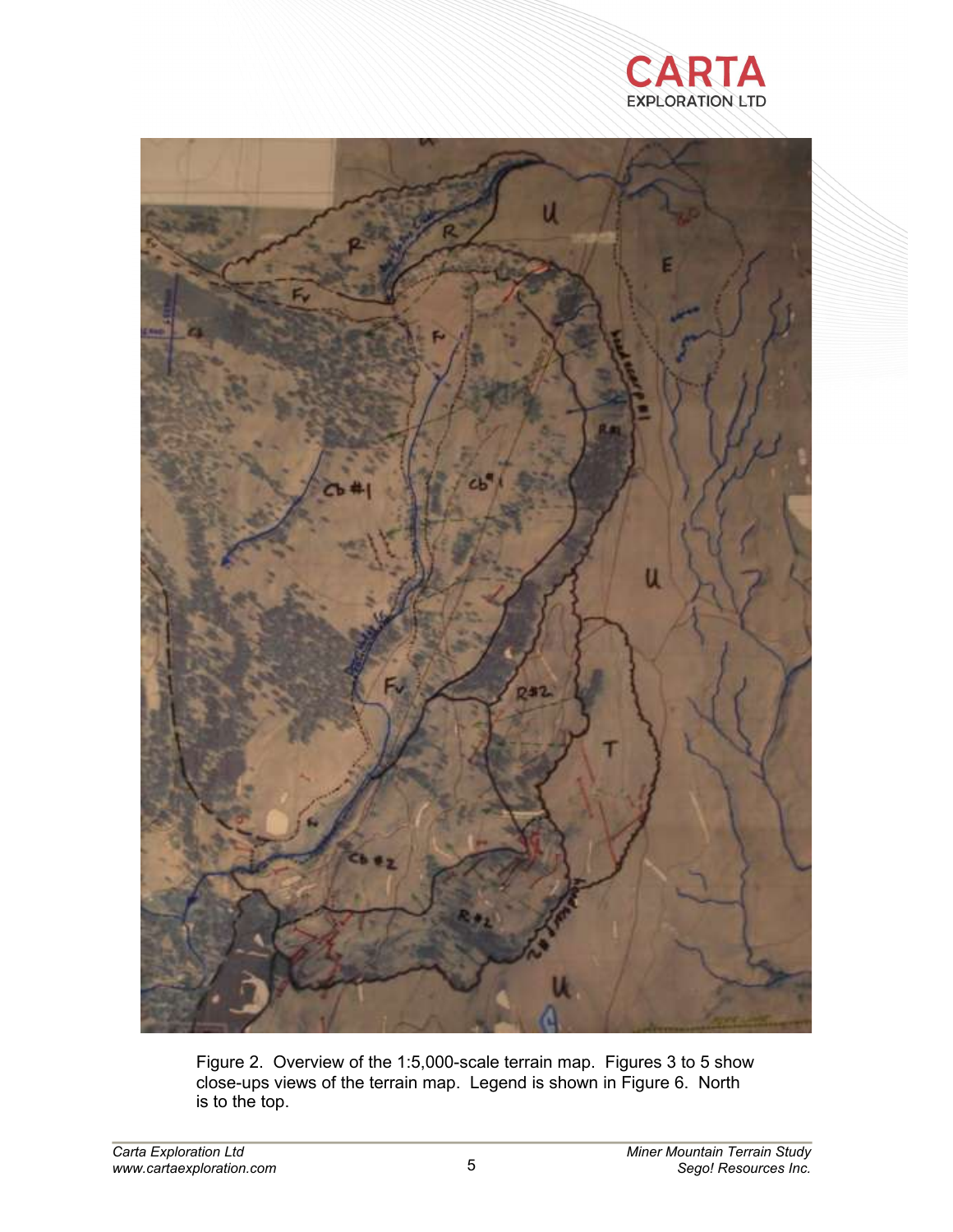



Figure 3. Detail of northern part of terrain map. North is to the top.



Figure 4. Detail of central part of terrain map. North is to the top.